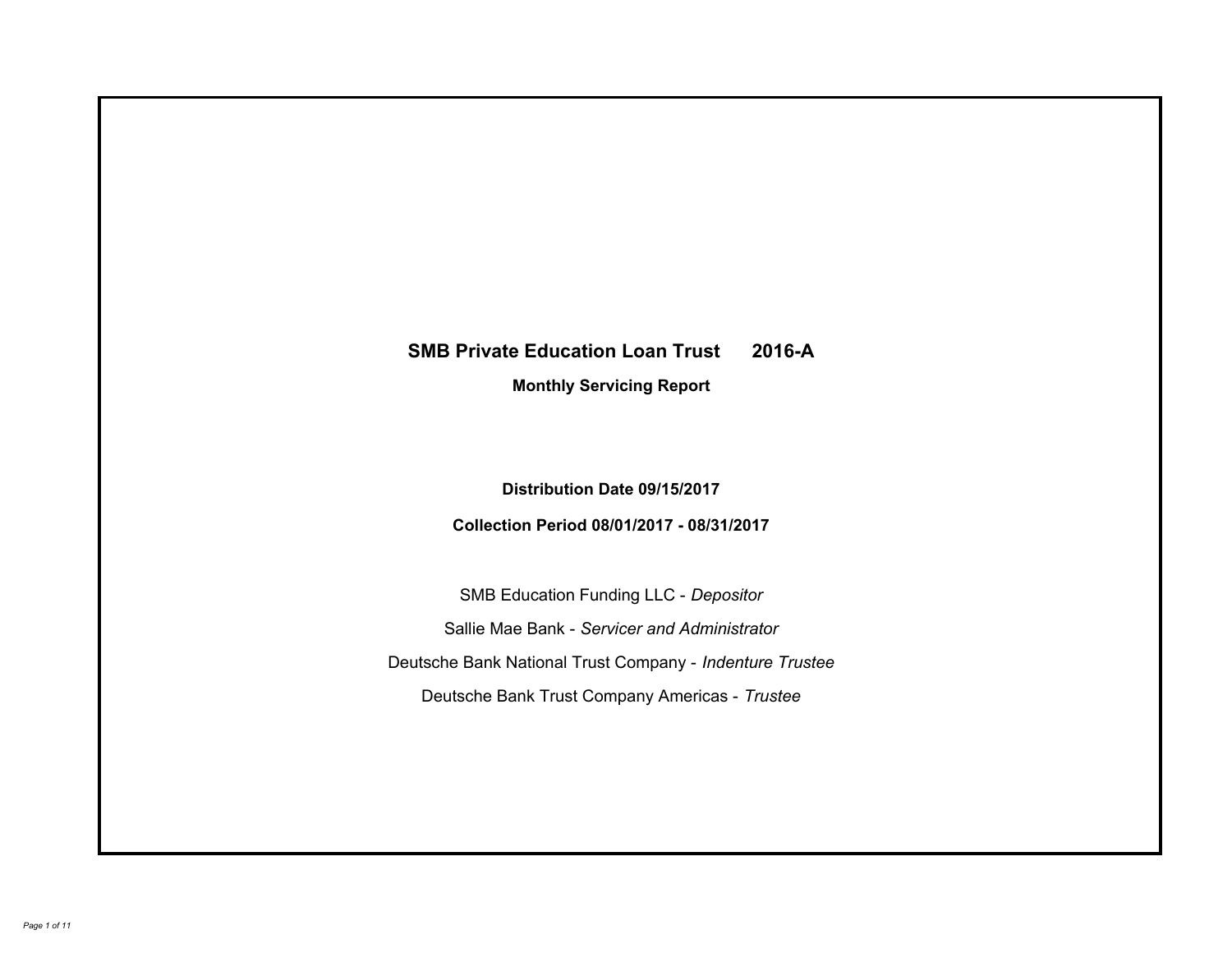| Α           | <b>Student Loan Portfolio Characteristics</b>                  |                   | <b>Settlement Date</b><br>05/26/2016 | 07/31/2017           | 08/31/2017           |
|-------------|----------------------------------------------------------------|-------------------|--------------------------------------|----------------------|----------------------|
|             | <b>Principal Balance</b>                                       |                   | \$585,861,635.84                     | \$525,334,104.30     | \$518,333,001.80     |
|             | Interest to be Capitalized Balance                             |                   | 32,367,510.93                        | 34,011,484.50        | 34,932,514.65        |
|             | Pool Balance                                                   |                   | \$618,229,146.77                     | \$559,345,588.80     | \$553,265,516.45     |
|             | Weighted Average Coupon (WAC)                                  |                   |                                      |                      |                      |
|             | WAC1 (Contractual Interest Rate on the Loan)                   |                   | 8.26%                                | 8.84%                | 8.83%                |
|             | WAC2 (Average of Applicable Interest Rate)                     |                   | 8.23%                                | 8.79%                | 8.78%                |
|             | WAC3 (Average of Actual Interest Rate)                         |                   | 8.16%                                | 8.71%                | 8.70%                |
|             | Weighted Average Remaining Term                                |                   | 134.18                               | 127.43               | 127.43               |
|             | Number of Loans                                                |                   | 53,959                               | 48,601               | 48,122               |
|             | Number of Borrowers                                            |                   | 52,283                               | 46,759               | 46,307               |
|             | Pool Factor<br>Since Issued Total Constant Prepayment Rate (1) |                   |                                      | 0.904754478<br>7.58% | 0.894919820<br>7.80% |
|             |                                                                |                   |                                      |                      |                      |
| B           | <b>Debt Securities</b>                                         | <b>Cusip/Isin</b> | 08/15/2017                           |                      | 09/15/2017           |
|             | A1                                                             | 78449FAA9         | \$50,276,434.54                      |                      | \$42,289,667.51      |
|             | A <sub>2</sub> A                                               | 78449FAB7         | \$218,000,000.00                     |                      | \$218,000,000.00     |
|             | A2B                                                            | 78449FAC5         | \$134,000,000.00                     |                      | \$134,000,000.00     |
|             | B                                                              | 78449FAD3         | \$50,000,000.00                      |                      | \$50,000,000.00      |
|             |                                                                |                   |                                      |                      |                      |
| $\mathsf C$ | <b>Certificates</b>                                            | <b>Cusip/Isin</b> | 08/15/2017                           |                      | 09/15/2017           |
|             | Residual                                                       | 78449F101         | \$100,000.00                         |                      | \$100,000.00         |
|             |                                                                |                   |                                      |                      |                      |
| D           | <b>Account Balances</b>                                        |                   | 08/15/2017                           |                      | 09/15/2017           |
|             | Reserve Account Balance                                        |                   | \$1,557,854.00                       |                      | \$1,557,854.00       |
|             |                                                                |                   |                                      |                      |                      |
| Е           | <b>Asset / Liability</b>                                       |                   | 08/15/2017                           |                      | 09/15/2017           |
|             | Overcollateralization Percentage                               |                   | 19.14%                               |                      | 19.70%               |
|             | Specified Overcollateralization Amount                         |                   | \$167,803,676.64                     |                      | \$165,979,654.94     |
|             | <b>Actual Overcollateralization Amount</b>                     |                   | \$107,069,154.26                     |                      | \$108,975,848.94     |
|             |                                                                |                   |                                      |                      |                      |

(1) For additional information, see 'Since Issued CPR Methodology' found on page 11 of this report.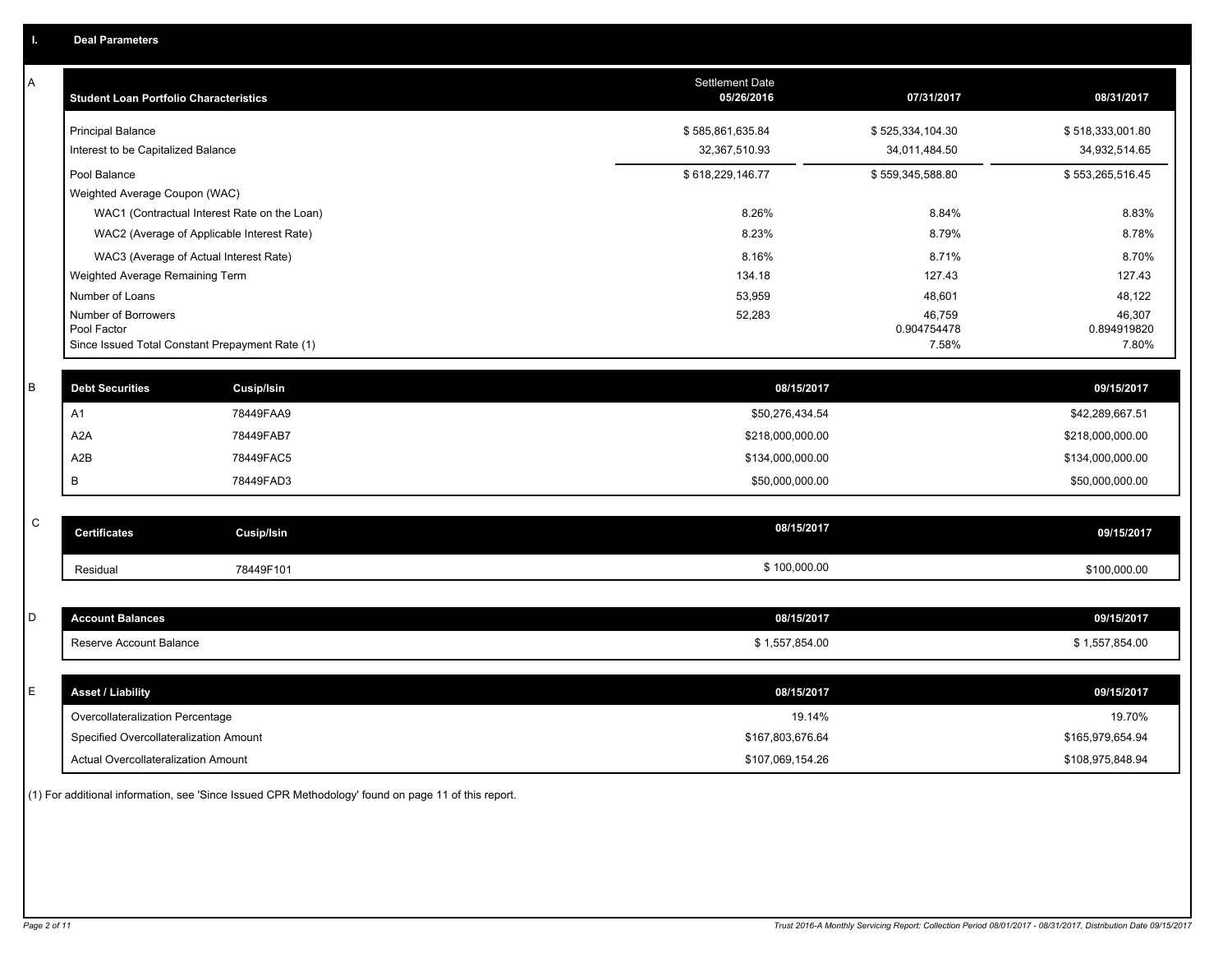# **II. 2016-A Trust Activity 08/01/2017 through 08/31/2017**

| Α | <b>Student Loan Principal Receipts</b>                           |                |  |
|---|------------------------------------------------------------------|----------------|--|
|   | <b>Borrower Principal</b>                                        | 6,978,762.97   |  |
|   | <b>Consolidation Activity Principal</b>                          | 0.00           |  |
|   | Seller Principal Reimbursement                                   | (798.14)       |  |
|   | Servicer Principal Reimbursement                                 | 0.00           |  |
|   | Delinquent Principal Purchases by Servicer                       | 0.00           |  |
|   | <b>Other Principal Deposits</b>                                  | 0.00           |  |
|   | <b>Total Principal Receipts</b>                                  | \$6,977,964.83 |  |
| В | <b>Student Loan Interest Receipts</b>                            |                |  |
|   | <b>Borrower Interest</b>                                         | 2,316,934.65   |  |
|   | <b>Consolidation Activity Interest</b>                           | 0.00           |  |
|   | Seller Interest Reimbursement                                    | 0.00           |  |
|   | Servicer Interest Reimbursement                                  | 0.00           |  |
|   | Delinquent Interest Purchases by Servicer                        | 0.00           |  |
|   | <b>Other Interest Deposits</b>                                   | 0.00           |  |
|   | <b>Total Interest Receipts</b>                                   | \$2,316,934.65 |  |
| C | <b>Recoveries on Realized Losses</b>                             | \$92,734.97    |  |
| D | <b>Investment Income</b>                                         | \$7,362.37     |  |
| Е | <b>Funds Borrowed from Next Collection Period</b>                | \$0.00         |  |
| F | <b>Funds Repaid from Prior Collection Period</b>                 | \$0.00         |  |
| G | <b>Loan Sale or Purchase Proceeds</b>                            | \$0.00         |  |
| H | Initial Deposits to Distribution Account                         | \$0.00         |  |
|   | <b>Excess Transferred from Other Accounts</b>                    | \$0.00         |  |
| J | <b>Borrower Benefit Reimbursements</b>                           | \$0.00         |  |
| Κ | <b>Other Deposits</b>                                            | \$0.00         |  |
| Г | <b>Other Fees Collected</b>                                      | \$0.00         |  |
| M | <b>AVAILABLE FUNDS</b>                                           | \$9,394,996.82 |  |
| N | Non-Cash Principal Activity During Collection Period             | \$(23, 137.67) |  |
| O | Aggregate Purchased Amounts by the Depositor, Servicer or Seller | \$0.00         |  |
| P | Aggregate Loan Substitutions                                     | \$0.00         |  |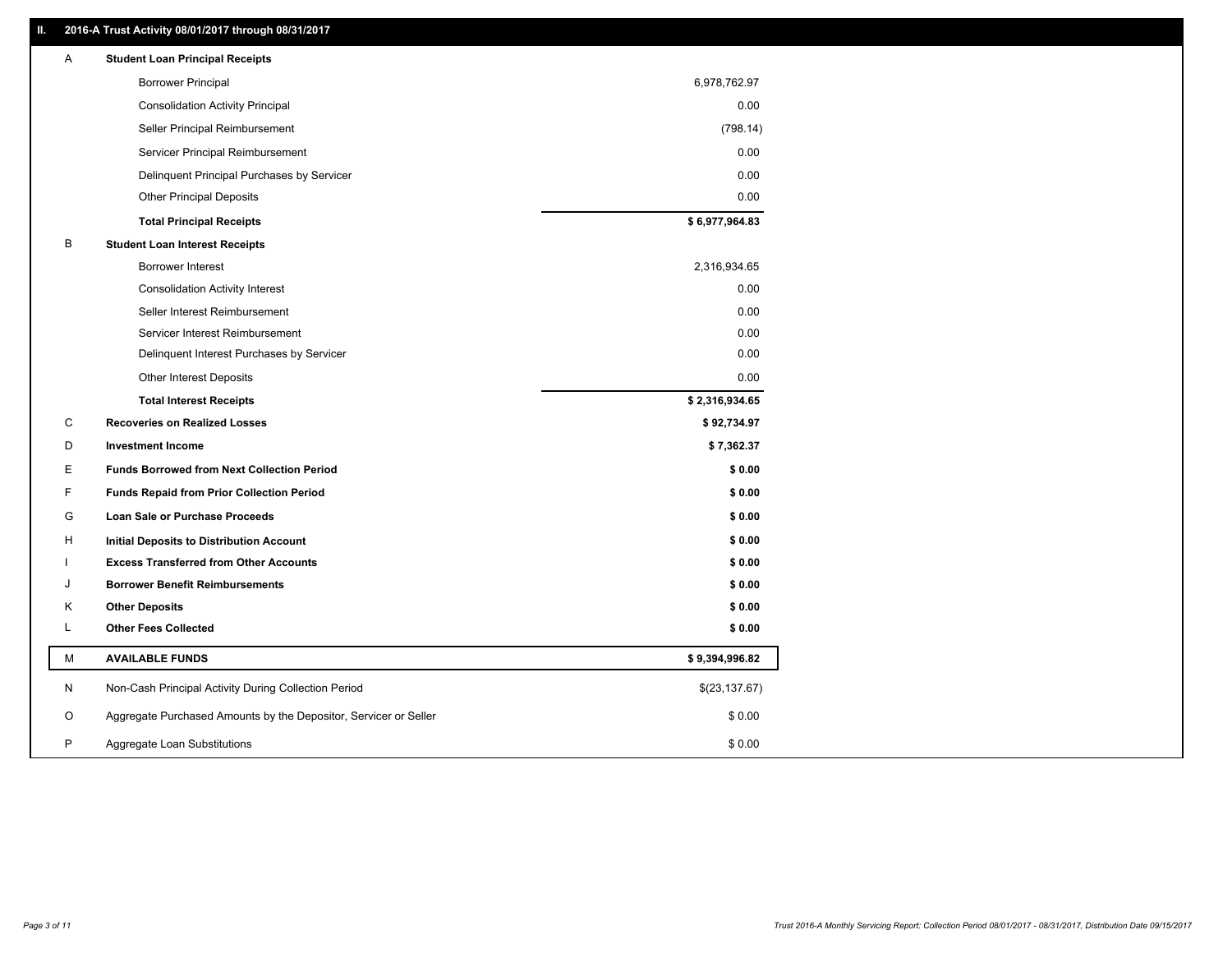|                   |                       |                          |         |                                                                  | <b>Loans by Repayment Status</b> |                            |                          |         |                                                                  |                |                            |
|-------------------|-----------------------|--------------------------|---------|------------------------------------------------------------------|----------------------------------|----------------------------|--------------------------|---------|------------------------------------------------------------------|----------------|----------------------------|
|                   |                       |                          |         | 08/31/2017                                                       |                                  |                            |                          |         | 07/31/2017                                                       |                |                            |
|                   |                       | <b>Wtd Avg</b><br>Coupon | # Loans | <b>Principal and</b><br><b>Interest Accrued</b><br>to Capitalize | % of Principal                   | % of Loans in<br>Repay (1) | <b>Wtd Avg</b><br>Coupon | # Loans | <b>Principal and</b><br><b>Interest Accrued</b><br>to Capitalize | % of Principal | % of Loans in<br>Repay (1) |
| INTERIM:          | IN SCHOOL             | 9.53%                    | 6,467   | \$83,970,052.99                                                  | 15.177%                          | $-$ %                      | 9.53%                    | 6,606   | \$85,152,257.14                                                  | 15.224%        | $-$ %                      |
|                   | <b>GRACE</b>          | 9.26%                    | 3,116   | \$42,626,320.24                                                  | 7.704%                           | $-$ %                      | 9.24%                    | 3,064   | \$41,892,269.20                                                  | 7.490%         | $-$ %                      |
|                   | <b>DEFERMENT</b>      | 9.47%                    | 1,634   | \$17,684,446.98                                                  | 3.196%                           | $-$ %                      | 9.45%                    | 1,532   | \$16,410,256.89                                                  | 2.934%         | $-$ %                      |
| <b>REPAYMENT:</b> | <b>CURRENT</b>        | 8.40%                    | 34,771  | \$381,241,161.89                                                 | 68.907%                          | 93.216%                    | 8.42%                    | 35,209  | \$388,079,552.15                                                 | 69.381%        | 93.313%                    |
|                   | 31-60 DAYS DELINQUENT | 9.50%                    | 589     | \$6,740,690.02                                                   | 1.218%                           | 1.648%                     | 9.38%                    | 510     | \$5,588,343.55                                                   | 0.999%         | 1.344%                     |
|                   | 61-90 DAYS DELINQUENT | 9.31%                    | 215     | \$2,573,212.85                                                   | 0.465%                           | 0.629%                     | 9.79%                    | 256     | \$2,949,940.83                                                   | 0.527%         | 0.709%                     |
|                   | > 90 DAYS DELINQUENT  | 10.04%                   | 121     | \$1,352,282.84                                                   | 0.244%                           | 0.331%                     | 9.77%                    | 118     | \$1,414,133.84                                                   | 0.253%         | 0.340%                     |
|                   | FORBEARANCE           | 8.58%                    | 1,209   | \$17,077,348.64                                                  | 3.087%                           | 4.176%                     | 8.71%                    | 1,306   | \$17,858,835.20                                                  | 3.193%         | 4.294%                     |
| <b>TOTAL</b>      |                       |                          | 48,122  | \$553,265,516.45                                                 | 100.00%                          | 100.00%                    |                          | 48,601  | \$559,345,588.80                                                 | 100.00%        | 100.00%                    |

Percentages may not total 100% due to rounding  $\star$ 

1 Loans classified in "Repayment" include any loan for which interim interest only, \$25 fixed payments or full principal and interest payments are due.

|                         |                                                                                                                              |                          |         |                                                                  | <b>Loans by Borrower Status</b> |                                |                          |         |                                                                  |                |                                |
|-------------------------|------------------------------------------------------------------------------------------------------------------------------|--------------------------|---------|------------------------------------------------------------------|---------------------------------|--------------------------------|--------------------------|---------|------------------------------------------------------------------|----------------|--------------------------------|
|                         |                                                                                                                              |                          |         | 08/31/2017                                                       |                                 |                                |                          |         | 07/31/2017                                                       |                |                                |
|                         |                                                                                                                              | <b>Wtd Avg</b><br>Coupon | # Loans | <b>Principal and</b><br><b>Interest Accrued</b><br>to Capitalize | % of Principal                  | % of Loans in<br>P&I Repay (2) | <b>Wtd Avg</b><br>Coupon | # Loans | <b>Principal and</b><br><b>Interest Accrued</b><br>to Capitalize | % of Principal | % of Loans in<br>P&I Repay (2) |
| INTERIM:                | IN SCHOOL                                                                                                                    | 8.98%                    | 14,400  | \$190,896,255.02                                                 | 34.504%                         | $-$ %                          | 8.97%                    | 14,667  | \$193,488,521.20                                                 | 34.592%        | $-$ %                          |
|                         | GRACE                                                                                                                        | 8.73%                    | 6,283   | \$86,431,218.18                                                  | 15.622%                         | $-$ %                          | 8.71%                    | 6,200   | \$85,655,779.18                                                  | 15.314%        | $-$ %                          |
|                         | <b>DEFERMENT</b>                                                                                                             | 9.05%                    | 3,168   | \$33,840,610.45                                                  | 6.117%                          | $-$ %                          | 9.10%                    | 2,994   | \$31,892,800.97                                                  | 5.702%         | $-$ %                          |
| P&I REPAYMENT:          | <b>CURRENT</b>                                                                                                               | 8.36%                    | 22,235  | \$215,792,714.01                                                 | 39.003%                         | 89.135%                        | 8.39%                    | 22,659  | \$221,786,825.73                                                 | 39.651%        | 89.319%                        |
|                         | 31-60 DAYS DELINQUENT                                                                                                        | 9.52%                    | 519     | \$5,655,665.57                                                   | 1.022%                          | 2.336%                         | 9.44%                    | 434     | \$4,666,793.37                                                   | 0.834%         | 1.879%                         |
|                         | 61-90 DAYS DELINQUENT                                                                                                        | 9.30%                    | 193     | \$2,252,391.57                                                   | 0.407%                          | 0.930%                         | 9.79%                    | 231     | \$2,681,849.72                                                   | 0.479%         | 1.080%                         |
|                         | > 90 DAYS DELINQUENT                                                                                                         | 10.03%                   | 115     | \$1,319,313.01                                                   | 0.238%                          | 0.545%                         | 9.72%                    | 110     | \$1,314,183.43                                                   | 0.235%         | 0.529%                         |
|                         | <b>FORBEARANCE</b>                                                                                                           | 8.58%                    | 1,209   | \$17,077,348.64                                                  | 3.087%                          | 7.054%                         | 8.71%                    | 1,306   | \$17,858,835.20                                                  | 3.193%         | 7.192%                         |
| <b>TOTAL</b><br>$\star$ | Percentages may not total 100% due to rounding                                                                               |                          | 48,122  | \$553,265,516.45                                                 | 100.00%                         | 100.00%                        |                          | 48,601  | \$559,345,588.80                                                 | 100.00%        | 100.00%                        |
|                         | 2 Loans classified in "P&I Repayment" includes only those loans for which scheduled principal and interest payments are due. |                          |         |                                                                  |                                 |                                |                          |         |                                                                  |                |                                |

WAC reflects WAC3 To conform with company standard reporting these sections now include Princial and Interest Accrued to Capitalize.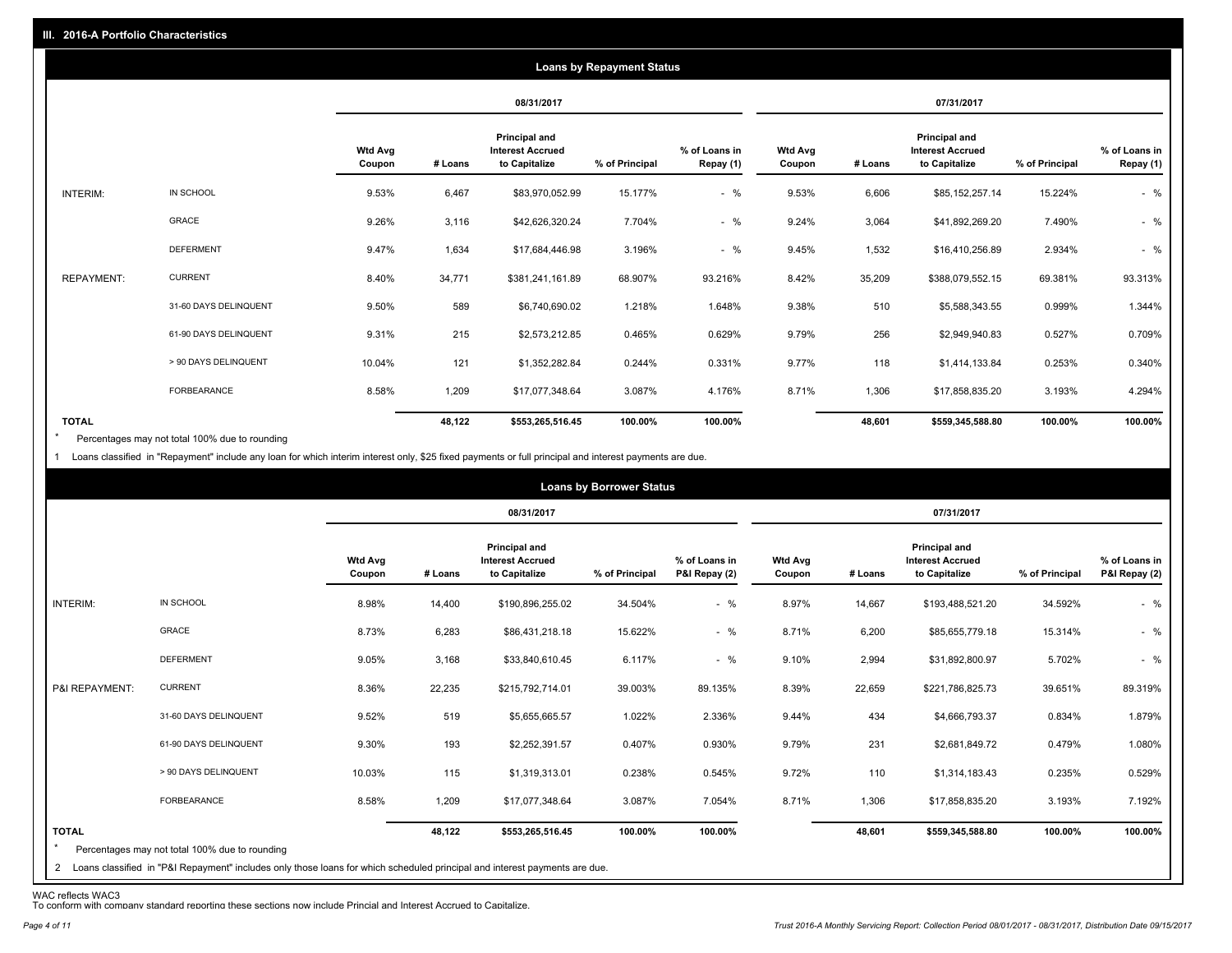|                                                                                                  | 8/31/2017        | 7/31/2017        |
|--------------------------------------------------------------------------------------------------|------------------|------------------|
| Pool Balance                                                                                     | \$553,265,516.45 | \$559,345,588.80 |
| Total # Loans                                                                                    | 48,122           | 48,601           |
| Total # Borrowers                                                                                | 46,307           | 46,759           |
| Weighted Average Coupon                                                                          | 8.78%            | 8.79%            |
| Weighted Average Remaining Term                                                                  | 127.43           | 127.43           |
| Percent of Pool - Cosigned                                                                       | 92.4%            | 92.4%            |
| Percent of Pool - Non Cosigned                                                                   | 7.6%             | 7.6%             |
| Borrower Interest Accrued for Period                                                             | \$3,823,843.81   | \$3,874,259.98   |
| <b>Outstanding Borrower Interest Accrued</b>                                                     | \$37,444,235.79  | \$36,515,968.97  |
| Gross Principal Realized Loss - Periodic                                                         | \$542,182.67     | \$550,087.27     |
| Gross Principal Realized Loss - Cumulative                                                       | \$6,388,738.34   | \$5,846,555.67   |
| Recoveries on Realized Losses - Periodic                                                         | \$92,734.97      | \$62,457.59      |
| Recoveries on Realized Losses - Cumulative                                                       | \$528,009.02     | \$435,274.05     |
| Net Losses - Periodic                                                                            | \$449,447.70     | \$487,629.68     |
| Net Losses - Cumulative                                                                          | \$5,860,729.32   | \$5,411,281.62   |
| Non-Cash Principal Activity - Capitalized Interest                                               | \$518,787.31     | \$2,336,018.78   |
| Since Issued Total Constant Prepayment Rate (CPR) (1)                                            | 7.80%            | 7.58%            |
| <b>Loan Substitutions</b>                                                                        | \$0.00           | \$0.00           |
| <b>Cumulative Loan Substitutions</b>                                                             | \$0.00           | \$0.00           |
| <b>Unpaid Servicing Fees</b>                                                                     | \$0.00           | \$0.00           |
| <b>Unpaid Administration Fees</b>                                                                | \$0.00           | \$0.00           |
| <b>Unpaid Carryover Servicing Fees</b>                                                           | \$0.00           | \$0.00           |
| Note Interest Shortfall                                                                          | \$0.00           | \$0.00           |
| Loans in Modification                                                                            | \$8,783,761.56   | \$7,969,135.92   |
| % of Loans in Modification as a % of Loans in Repayment (P&I)                                    | 3.90%            | 3.46%            |
|                                                                                                  |                  |                  |
| % Annualized Gross Principal Realized Loss - Periodic as a %<br>of Loans in Repayment (P&I) * 12 | 2.89%            | 2.86%            |
| % Gross Principal Realized Loss - Cumulative as a % of<br>Original Pool Balance                  | 1.03%            | 0.95%            |

(1) For additional information, see 'Since Issued CPR Methodology' found on page 11 of this report.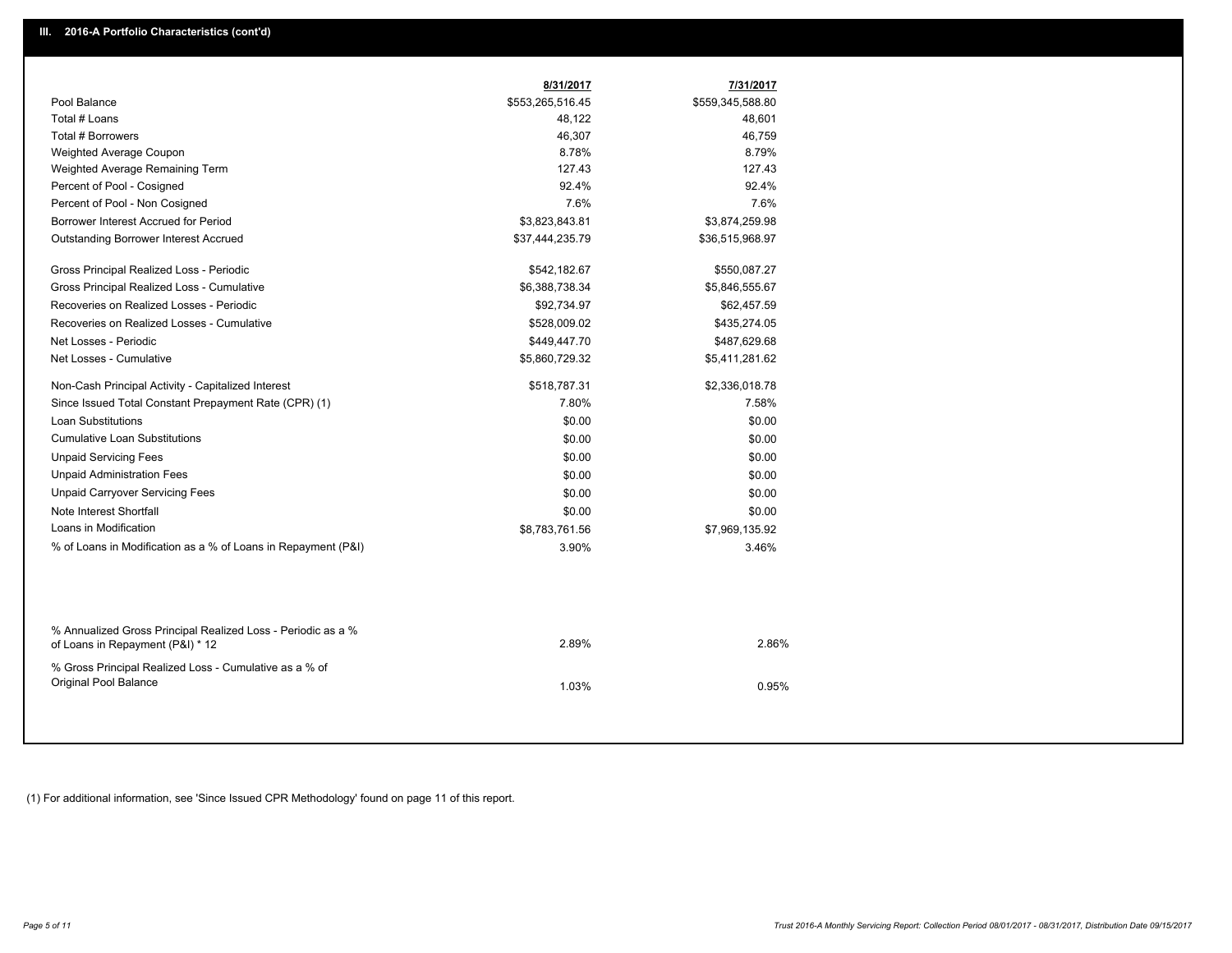#### **Loan Program**  A

|                                    | Weighted<br><b>Average Coupon</b> | # LOANS | <b>\$ AMOUNT</b> | $%$ *    |
|------------------------------------|-----------------------------------|---------|------------------|----------|
| - Smart Option Interest-Only Loans | 7.58%                             | 11,199  | \$106,210,672.65 | 19.197%  |
| - Smart Option Fixed Pay Loans     | 8.74%                             | 13.120  | \$176,614,937.40 | 31.922%  |
| - Smart Option Deferred Loans      | 9.11%                             | 23.803  | \$270,439,906.40 | 48.881%  |
| - Other Loan Programs              | $0.00\%$                          | 0       | \$0.00           | 0.000%   |
| <b>Total</b>                       | 8.70%                             | 48,122  | \$553,265,516.45 | 100.000% |

\* Percentages may not total 100% due to rounding

B

C

**Index Type**

|                       | Weighted<br><b>Average Coupon</b> | # LOANS  | \$ AMOUNT        | % *       |
|-----------------------|-----------------------------------|----------|------------------|-----------|
| - Fixed Rate Loans    | 9.06%                             | 8,675    | \$107,748,579.93 | 19.475%   |
| - LIBOR Indexed Loans | 8.61%                             | 39,447   | \$445,516,936.52 | 80.525%   |
| - Other Index Rates   | $0.00\%$                          | $\Omega$ | \$0.00           | $0.000\%$ |
| Total                 | 8.70%                             | 48,122   | \$553,265,516.45 | 100.000%  |

\* Percentages may not total 100% due to rounding

# **Weighted Average Recent FICO**

| $0 - 639$          | 3,149  | \$30,962,606.38  | 5.596%   |
|--------------------|--------|------------------|----------|
| 640 - 669          | 2,724  | \$28,420,534.85  | 5.137%   |
| 670 - 699          | 5,579  | \$64,054,409.56  | 11.578%  |
| 700 - 739          | 11,005 | \$127,632,920.50 | 23.069%  |
| $740 +$            | 25,654 | \$302,132,216.03 | 54.609%  |
| N/A <sup>(1)</sup> | 11     | \$62,829.13      | 0.011%   |
| <b>Total</b>       | 48,122 | \$553,265,516.45 | 100.000% |

WAC reflects WAC3

To conform with company standard reporting these sections now include Princial and Interest Accrued to Capitalize.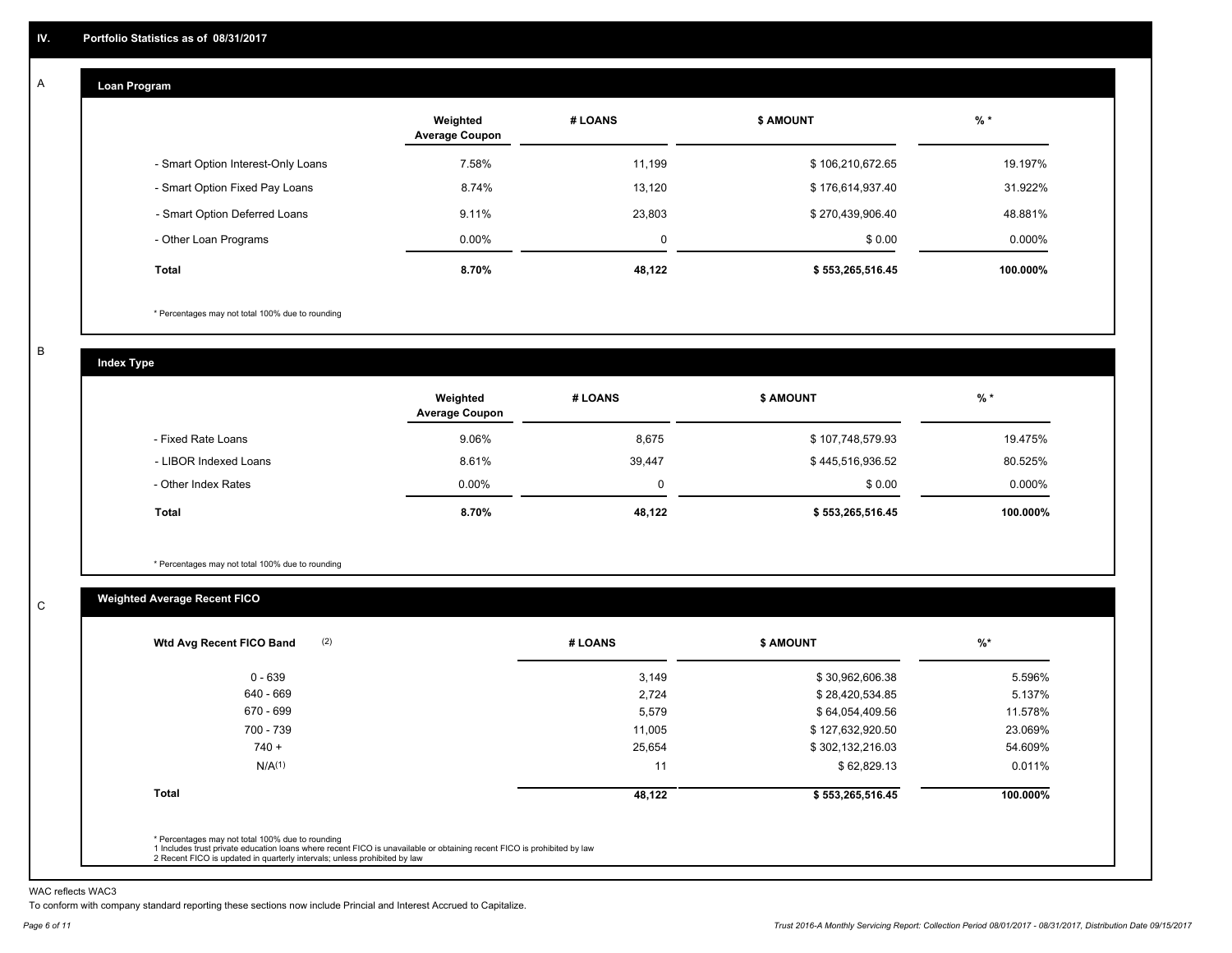| ۷. | 2016-A Reserve Account, Principal Distribution, and R-2 Certificate Calculations     |                  |  |
|----|--------------------------------------------------------------------------------------|------------------|--|
| А. | <b>Reserve Account</b>                                                               |                  |  |
|    | Specified Reserve Account Balance                                                    | \$1,557,854.00   |  |
|    | Actual Reserve Account Balance                                                       | \$1,557,854.00   |  |
| В. | <b>Principal Distribution Amount</b>                                                 |                  |  |
|    | i.<br>Class A Notes Outstanding                                                      | \$402,276,434.54 |  |
|    | Pool Balance<br>ii.                                                                  | \$553,265,516.45 |  |
|    | First Priority Principal Distribution Amount (i - ii)<br>iii.                        | \$0.00           |  |
|    | Class A and B Notes Outstanding<br>iv.                                               | \$452,276,434.54 |  |
|    | <b>First Priority Principal Distribution Amount</b><br>ν.                            | \$0.00           |  |
|    | Pool Balance<br>vi.                                                                  | \$553,265,516.45 |  |
|    | Specified Overcollateralization Amount<br>vii.                                       | \$165,979,654.94 |  |
|    | Regular Principal Distribution Amount (if (iv > 0, (iv - v) - (vi - vii))<br>viii.   | \$64,990,573.03  |  |
|    | Pool Balance<br>ix.                                                                  | \$553,265,516.45 |  |
|    | 10% of Initial Pool Balance<br>х.                                                    | \$61,822,914.68  |  |
|    | First Priority Principal Distribution Amount<br>xi.                                  | \$0.00           |  |
|    | Regular Principal Distribution Amount<br>xii.                                        | \$64,990,573.03  |  |
|    | Available Funds (after payment of waterfall items A through I)<br>xiii.              | \$0.00           |  |
|    | xiv. Additional Principal Distribution Amount (if(vi <= x,min(xiii, vi - xi - xii))) | \$0.00           |  |
| C. | R-2 Certificate                                                                      |                  |  |
|    | <b>Previous Notional Balance</b>                                                     | \$37,490,591.00  |  |
|    | Shortfall of Principal                                                               | \$0.00           |  |
|    | Shortfall of Interest                                                                | \$0.00           |  |
|    | <b>Current Notional Balance</b>                                                      | \$37,490,591.00  |  |
|    | Excess Distribution Allocated (1)                                                    | \$0.00           |  |
|    |                                                                                      |                  |  |
|    |                                                                                      |                  |  |
|    |                                                                                      |                  |  |

1. Until the notional amount of the R-2 Certificate is reduced to zero and if there is excess cash through the distribution available it will be distributed to the R-2 Certificate, otherwise the amount will be zero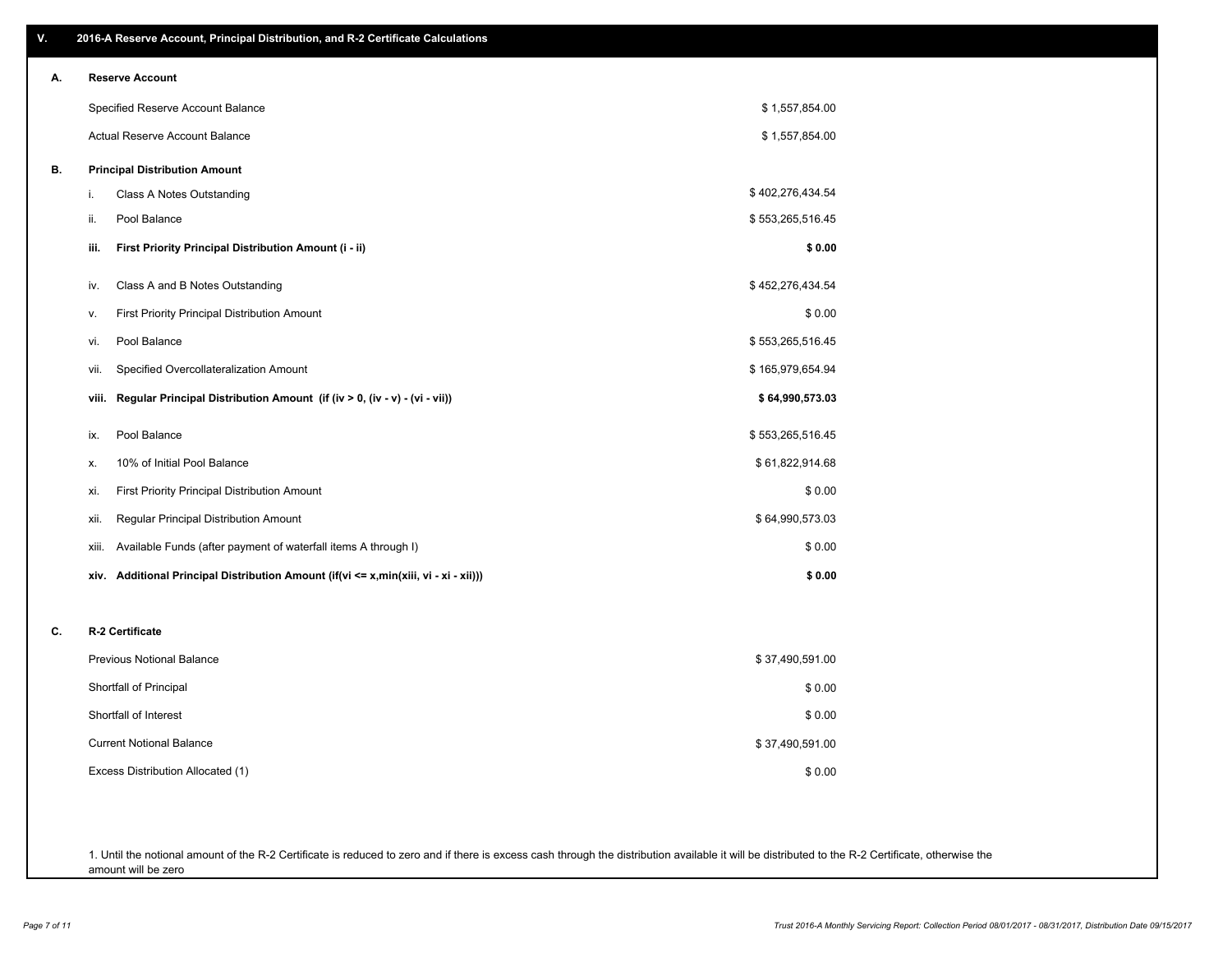|                                                               | Paid           | <b>Funds Balance</b> |
|---------------------------------------------------------------|----------------|----------------------|
| <b>Total Available Funds</b>                                  |                | \$9,394,996.82       |
| <b>Trustee Fees</b><br>A                                      | \$0.00         | \$9,394,996.82       |
| <b>Servicing Fees</b><br>В                                    | \$350,903.05   | \$9,044,093.77       |
| C<br>i. Administration Fees                                   | \$8,333.00     | \$9,035,760.77       |
| ii. Unreimbursed Administrator Advances plus any Unpaid       | \$0.00         | \$9,035,760.77       |
| Class A Noteholders Interest Distribution Amount<br>D         | \$888,539.89   | \$8,147,220.88       |
| Е<br>First Priority Principal Payment                         | \$0.00         | \$8,147,220.88       |
| <b>Class B Noteholders Interest Distribution Amount</b><br>F. | \$160,453.85   | \$7,986,767.03       |
| <b>Reinstatement Reserve Account</b><br>G                     | \$0.00         | \$7,986,767.03       |
| H<br>Regular Principal Distribution                           | \$7,986,767.03 | \$0.00               |
| <b>Carryover Servicing Fees</b>                               | \$0.00         | \$0.00               |
| Additional Principal Distribution Amount<br>J                 | \$0.00         | \$0.00               |
| Κ<br>Unpaid Expenses of Trustee                               | \$0.00         | \$0.00               |
| Unpaid Expenses of Administrator<br>L                         | \$0.00         | \$0.00               |
| i. Remaining Funds to the R-1 Certificateholder(s)<br>м       | \$0.00         | \$0.00               |
| ii. Remaining Funds to the R-2 Certificateholder(s)           | \$0.00         | \$0.00               |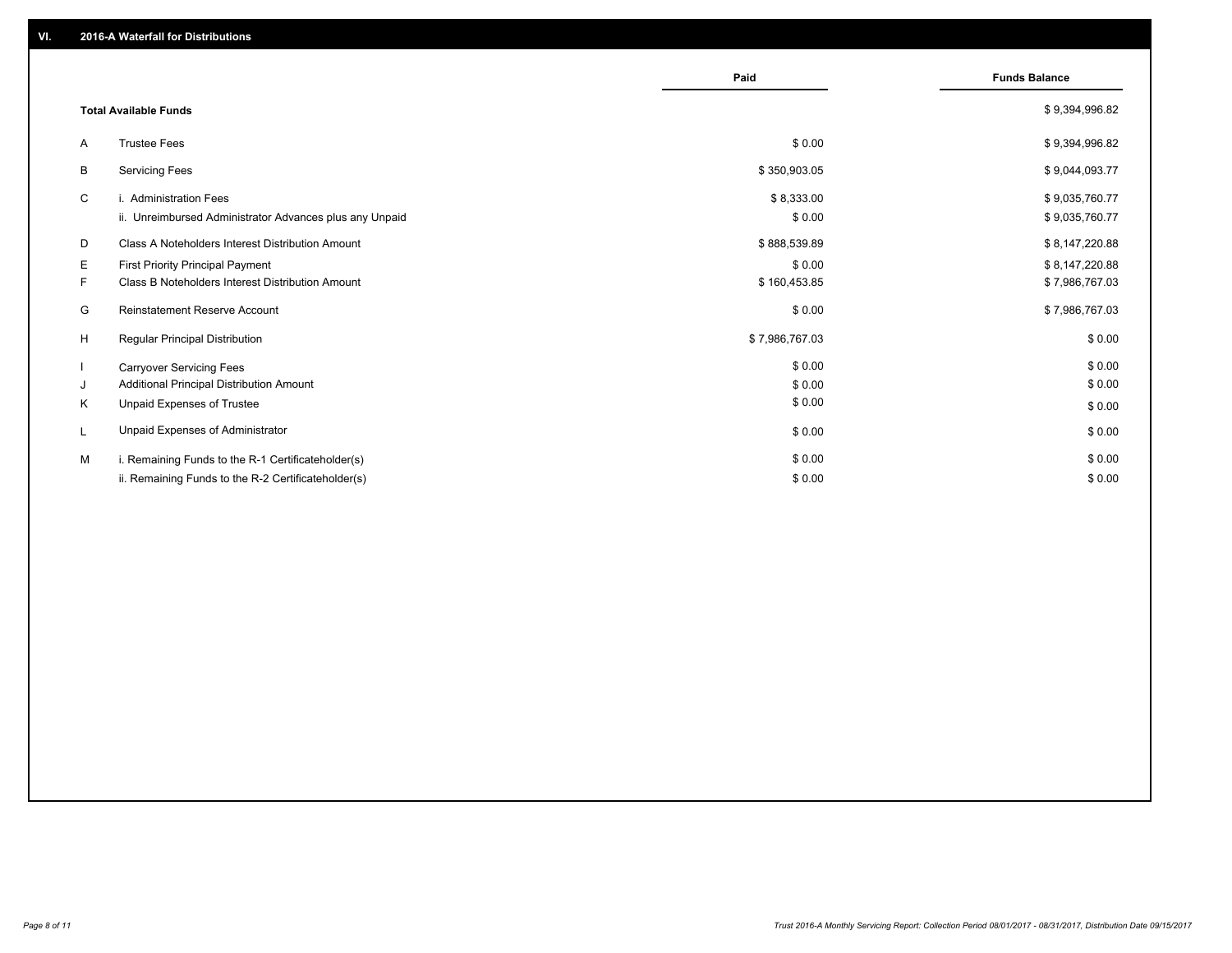| <b>Distribution Amounts</b>                                |                         |                         |                         |
|------------------------------------------------------------|-------------------------|-------------------------|-------------------------|
|                                                            | <b>A1</b>               | A <sub>2</sub> A        | A <sub>2</sub> B        |
| Cusip/Isin                                                 | 78449FAA9               | 78449FAB7               | 78449FAC5               |
| <b>Beginning Balance</b>                                   | \$50,276,434.54         | \$218,000,000.00        | \$134,000,000.00        |
| Index                                                      | <b>LIBOR</b>            | <b>FIXED</b>            | <b>LIBOR</b>            |
| Spread/Fixed Rate                                          | 0.70%                   | 2.70%                   | 1.50%                   |
| Record Date (Days Prior to Distribution)                   | 1 NEW YORK BUSINESS DAY | 1 NEW YORK BUSINESS DAY | 1 NEW YORK BUSINESS DAY |
| <b>Accrual Period Begin</b>                                | 8/15/2017               | 8/15/2017               | 8/15/2017               |
| <b>Accrual Period End</b>                                  | 9/15/2017               | 9/15/2017               | 9/15/2017               |
| Daycount Fraction                                          | 0.08611111              | 0.08333333              | 0.08611111              |
| Interest Rate*                                             | 1.92667%                | 2.70000%                | 2.72667%                |
| <b>Accrued Interest Factor</b>                             | 0.001659077             | 0.002250000             | 0.002347966             |
| <b>Current Interest Due</b>                                | \$83,412.47             | \$490,500.00            | \$314,627.42            |
| Interest Shortfall from Prior Period Plus Accrued Interest | $\mathsf{\$}$ -         | $\mathsf{\$}$ -         | $\mathsf{\$}$ -         |
| <b>Total Interest Due</b>                                  | \$83,412.47             | \$490,500.00            | \$314,627.42            |
| <b>Interest Paid</b>                                       | \$83,412.47             | \$490,500.00            | \$314,627.42            |
| <b>Interest Shortfall</b>                                  | $\mathsf{\$}$ -         | $\mathsf{\$}$ -         | $\mathsf{\$}$ -         |
| <b>Principal Paid</b>                                      | \$7,986,767.03          | $\mathsf{\$}$ -         | $\mathsf{\$}$ -         |
| <b>Ending Principal Balance</b>                            | \$42,289,667.51         | \$218,000,000.00        | \$134,000,000.00        |
| Paydown Factor                                             | 0.053602463             | 0.000000000             | 0.000000000             |
| <b>Ending Balance Factor</b>                               | 0.283823272             | 1.000000000             | 1.000000000             |

\* Pay rates for Current Distribution. For the interest rates applicable to the next distribution date, please see https://www.salliemae.com/about/investors/data/SMBabrate.txt.

**VII. 2016-A Distributions**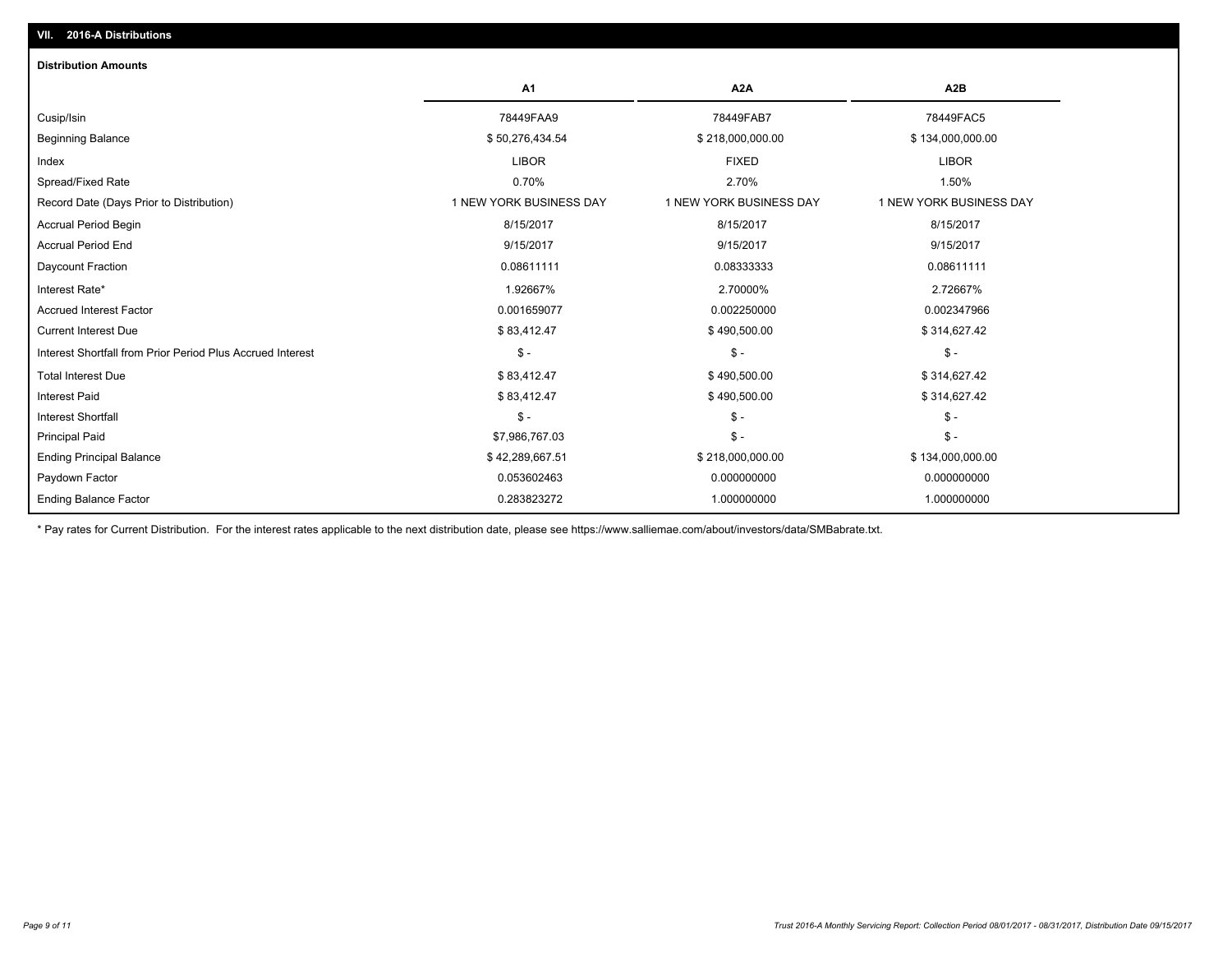| VII. ZU 10-A DISTIDUTIONS                                  |                         |
|------------------------------------------------------------|-------------------------|
| <b>Distribution Amounts</b>                                |                         |
|                                                            | в                       |
| Cusip/Isin                                                 | 78449FAD3               |
| <b>Beginning Balance</b>                                   | \$50,000,000.00         |
| Index                                                      | <b>LIBOR</b>            |
| Spread/Fixed Rate                                          | 2.50%                   |
| Record Date (Days Prior to Distribution)                   | 1 NEW YORK BUSINESS DAY |
| Accrual Period Begin                                       | 8/15/2017               |
| <b>Accrual Period End</b>                                  | 9/15/2017               |
| Daycount Fraction                                          | 0.08611111              |
| Interest Rate*                                             | 3.72667%                |
| <b>Accrued Interest Factor</b>                             | 0.003209077             |
| <b>Current Interest Due</b>                                | \$160,453.85            |
| Interest Shortfall from Prior Period Plus Accrued Interest | $$ -$                   |
| <b>Total Interest Due</b>                                  | \$160,453.85            |
| <b>Interest Paid</b>                                       | \$160,453.85            |
| Interest Shortfall                                         | $$ -$                   |
| <b>Principal Paid</b>                                      | $$ -$                   |
| <b>Ending Principal Balance</b>                            | \$50,000,000.00         |
| Paydown Factor                                             | 0.000000000             |
| <b>Ending Balance Factor</b>                               | 1.000000000             |

\* Pay rates for Current Distribution. For the interest rates applicable to the next distribution date, please see https://www.salliemae.com/about/investors/data/SMBabrate.txt.

**VII. 2016-A Distributions**